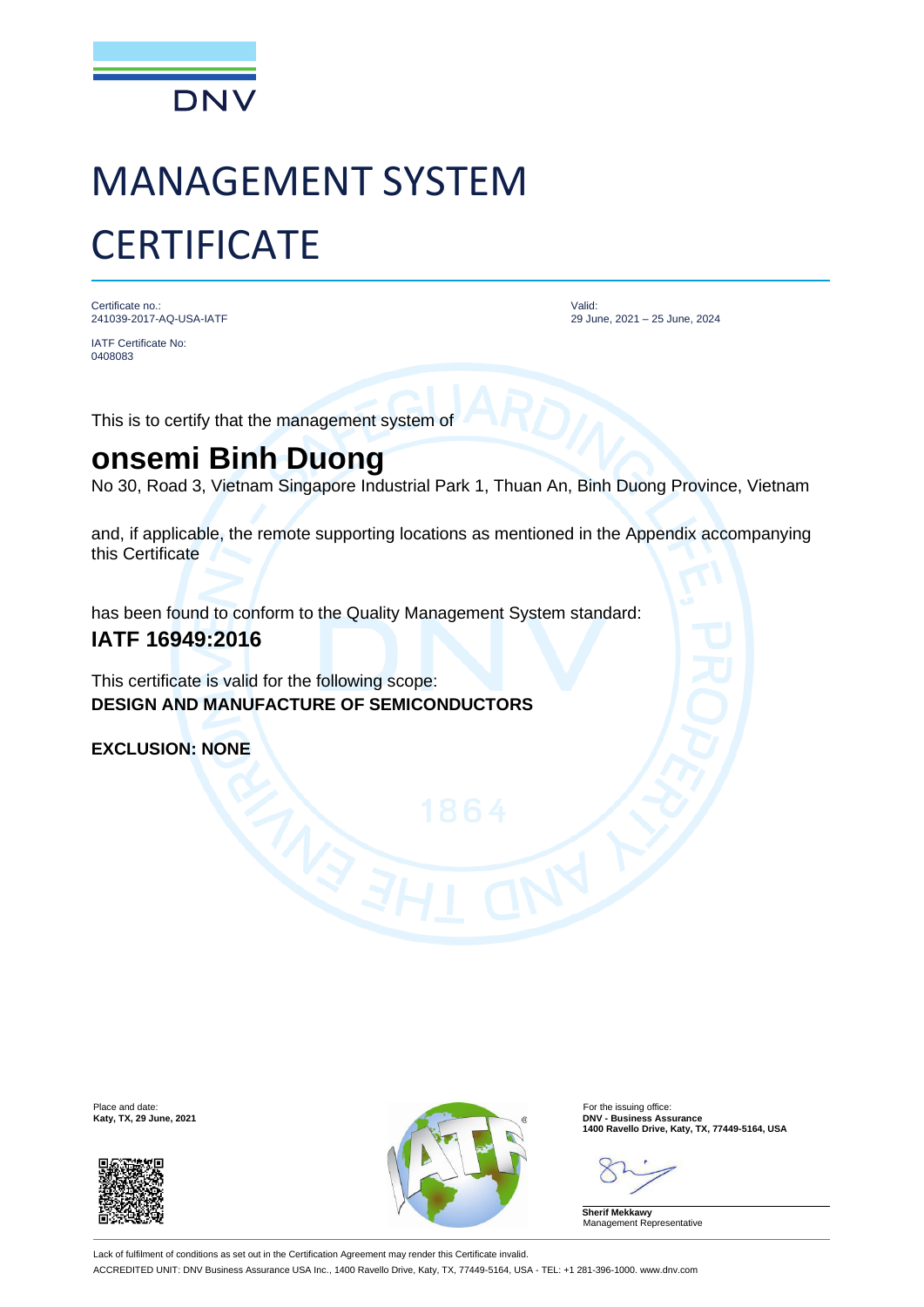

IATF Certificate No: 0408083 Place and date: Katy, TX, 29 June, 2021

## **Appendix to Certificate**

#### **onsemi Binh Duong**

Remote Support Locations included in the certification are as follows:

| <b>Site Name</b>              | <b>Site Address</b>                                                                                                       | <b>RSL Activities</b>                                                                                                                                                                                                     | <b>Certification</b><br><b>Body</b> |
|-------------------------------|---------------------------------------------------------------------------------------------------------------------------|---------------------------------------------------------------------------------------------------------------------------------------------------------------------------------------------------------------------------|-------------------------------------|
| onsemi Beijing                | Room 516, 5/F, Block A, Innovation<br>Plaza, Tsinghua Science Park,<br>Haidan District Beijing China<br>100084            | <b>Sales</b>                                                                                                                                                                                                              | <b>DNV</b>                          |
| onsemi Bien Hoa               | No. 10, Road 17A, Bien Hoa<br>Industrial Zone II, Bien Hoa City,<br>Dong Nai Province, Vietnam                            | Customer Service, Human<br>Resources, Laboratory,<br>Management Review, Purchasing,<br>Supplier Management, Training                                                                                                      | <b>DNV</b>                          |
| onsemi Bundang                | 7th & 9th Floors, Hunus Bldg., 93<br>Baekhyeon-ro, Bundang-gu,<br>Seongnam-si, Gyeonggi-do, Seoul,<br>13595, Korea        | Customer Service, Sales                                                                                                                                                                                                   | <b>DNV</b>                          |
| onsemi Corporate Headquarters | 5005 East McDowell Road,<br>Phoenix, AZ, 85008, USA                                                                       | Contract Review, Quality System<br>Management, Customer Service,<br>Information Technologies, Logistic,<br>Management Review, Policy<br>Making, Strategic Planning, Sales,<br>Supplier Management, Warranty<br>Management | <b>DNV</b>                          |
| onsemi Kokomo                 | 2529 Commerce Drive, Suite B,<br>Kokomo, IN, 46902-7815, USA                                                              | <b>Sales</b>                                                                                                                                                                                                              | <b>DNV</b>                          |
| onsemi Kuala Lumpur           | Lot 1.02, Level One, KPMG Tower<br>No. #8, First Avenue, 47800,<br>Bandar Utama, Petaling Jaya,<br>Kuala Lumpur, Malaysia | Information Technologies, Supplier<br>Management                                                                                                                                                                          | <b>DNV</b>                          |
| onsemi Livonia                | 19500 Victor Parkway, Suite 375,<br>Livonia, MI, 48152-7012, USA                                                          | <b>Sales</b>                                                                                                                                                                                                              | <b>DNV</b>                          |
| onsemi Munich                 | Einsteinring 28, 85609, Aschheim<br>Munchen, Germany                                                                      | <b>Sales</b>                                                                                                                                                                                                              | <b>DNV</b>                          |
| onsemi Nagoya                 | 8F Nagoya daiichi Bldg, 1-19-24<br>Nishiki, Naka-ku, Nagoya-City,<br>Aichi, 460-0003 Japan                                | <b>Sales</b>                                                                                                                                                                                                              | <b>DNV</b>                          |
| onsemi Niigata                | Koh 3000 Chiya, Ojiya-City, Niigata<br>Prefecture, 947-8502 Japan                                                         | Product Design, Process Design,<br>Laboratory                                                                                                                                                                             | <b>DNV</b>                          |
| onsemi Osaka                  | 5F Dojima Avanza, 1-6-20 Dojima,<br>Kita-ku Osaka City, Osaka, 530-<br>0003 Japan                                         | Sales                                                                                                                                                                                                                     | <b>DNV</b>                          |
| onsemi Piestany               | Vrbovska cesta 2617/02, 92101<br>Piestany, Slovak Republic                                                                | <b>Customer Service, Information</b><br>Technologies                                                                                                                                                                      | <b>DNV</b>                          |
| onsemi Roznov - Design        | 1. máje 2594, 75661, Rožnov pod<br>Radhoštěm, Czech Republic                                                              | Information Technologies                                                                                                                                                                                                  | <b>DNV</b>                          |
| onsemi Shanghai - Bi Bo Road  | Unit 202, Building 8, 690 Bi Bo<br>Road, Zhangjiang Hi-Tech Park,<br>Pudong, Shanghai China 201203                        | <b>Customer Service, Sales</b>                                                                                                                                                                                            | <b>DNV</b>                          |

Lack of fulfilment of conditions as set out in the Certification Agreement may render this Certificate invalid.

ACCREDITED UNIT: DNV Business Assurance USA Inc., 1400 Ravello Drive, Katy, TX, 77449-5164, USA - TEL: +1 281-396-1000. www.dnv.com